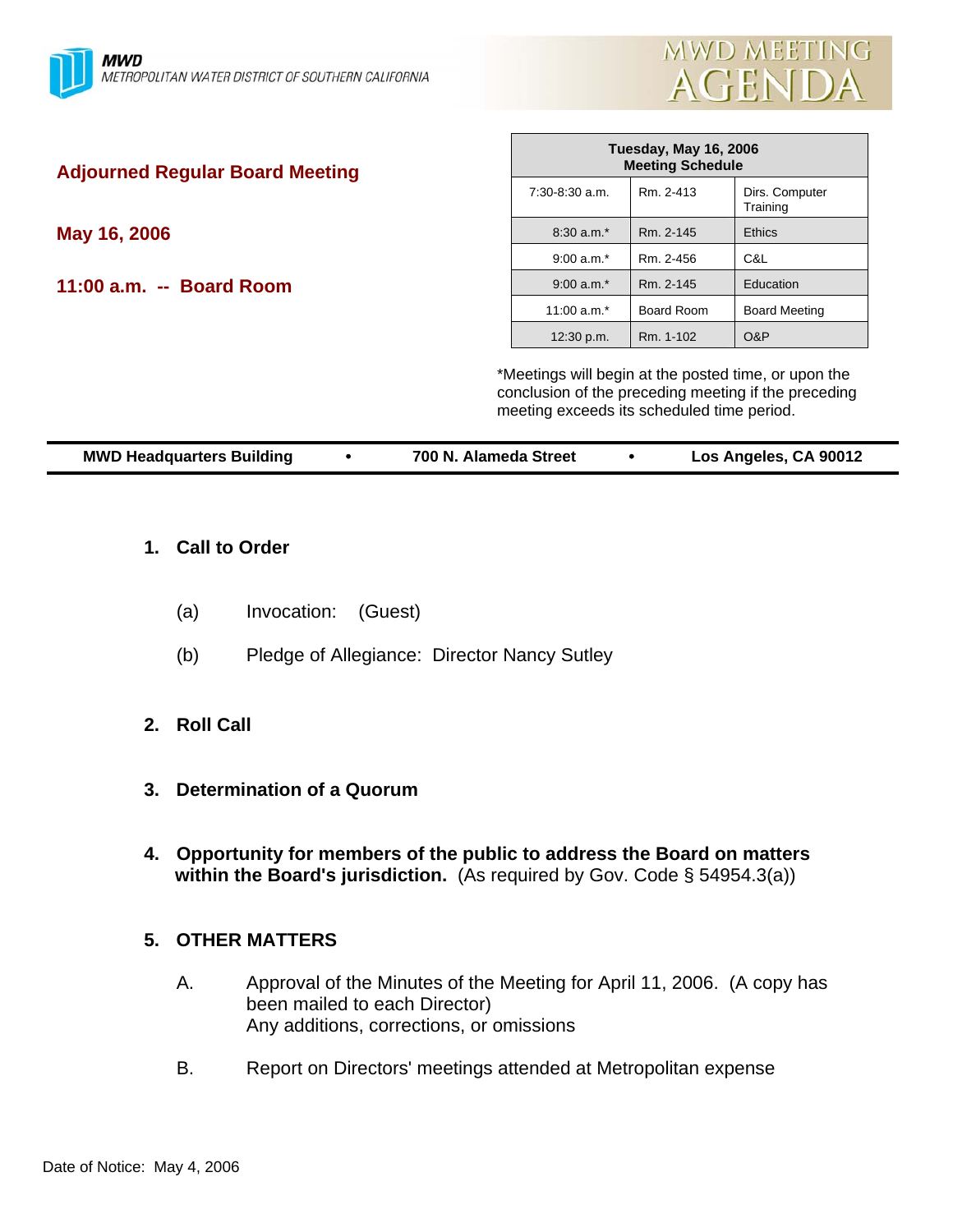- C. Approve committee assignments
- D. Chairman's Monthly Activity Report
- E. Discussion of labor negotiations with Employees Association—AFSCME Local 1902 **[Conference with labor negotiators—Metropolitan designated representatives: Bruce Barsook, Stephen Lem; MWD Organization: Employees Association-AFSCME, Local 1902; to be heard in closed session pursuant to Gov. Code Section 54957.6]**
- F. Discussion of labor negotiations with Supervisors Association **[Conference with labor negotiators—Metropolitan designated representatives: Bruce Barsook, Stephen Lem; MWD Organization: Supervisors Association; to be heard in closed session pursuant to Gov. Code Section 54957.6]**

## **6. DEPARTMENT HEADS' REPORTS**

- A. General Manager's Reports:
	- i. Oral report on Colorado River matters
	- ii. Oral report on Bay-Delta and State Water Project matters. (L&C, WPQ&R)
	- iii. General Manager's summary of Metropolitan's activities for the month of April
- B. Interim General Counsel's summary of Legal Department activities for the month of April
- C. General Auditor's summary of activities for the month of April
- D. Ethics Officer's summary of activities for the month of April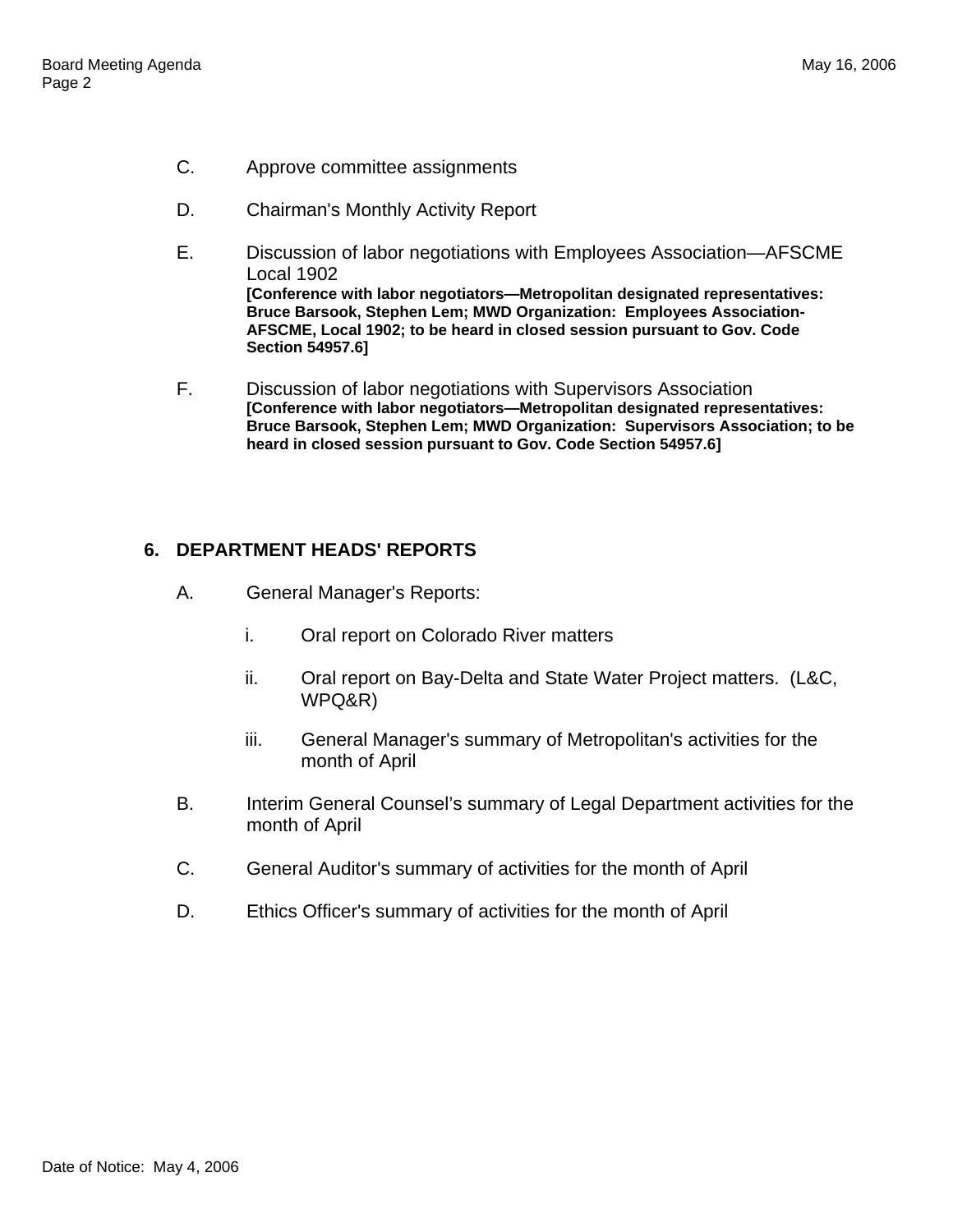# **7. CONSENT CALENDAR ITEMS — ACTION**

7-1 Appropriate, authorize, and consolidate \$120,000 in previously authorized funds and an additional \$120,000 into the capital budget (totaling \$240,000) to design and construct the leased legislative office in Washington, D.C.; and increase the minor capital project appropriation by \$240,000 (Approp. 15430). (A&RP)

## **Recommendation:**

**Option #1:** 

**Adopt the CEQA determination, appropriate, authorize, and consolidate \$240,000 into the capital budget for design, procurement, installation, and testing of equipment and furnishings at leased office for legislative affairs in Washington, D.C. and increase the minor capital project appropriation by \$240,000.**

7-2 Appropriate \$1.368 million; and authorize (1) final design of the Water Quality Pilot Plant Facility; and (2) an agreement with Carollo Engineers in an amount not to exceed \$850,000 (Approp. 15431). (E&O)

## **Recommendation:**

**Option #1:** 

**Adopt the CEQA determinations and** 

- **a. Appropriate \$1.368 million in budgeted funds;**
- **b. Authorize final design and all activities up to award of competitively bid contracts for construction of the Water Quality Pilot Plant Facility; and**
- **c. Authorize a professional services agreement with Carollo Engineers in an amount not to exceed \$850,000.**
- 7-3 Appropriate \$480,000; and authorize execution of a letter agreement with Pasadena for completion of preliminary engineering and California Environmental Quality Act documentation for the Raymond Basin Groundwater Storage Program (Approp. 15272). (WPQ&R)

## **Recommendation:**

**Option #1:** 

**Adopt the CEQA determination and** 

- **a. Appropriate \$480,000 in budgeted funds; and**
- **b. Authorize execution of a letter agreement with Pasadena for completion of preliminary engineering and California Environmental Quality Act documentation for the Raymond Basin Groundwater Storage Program.**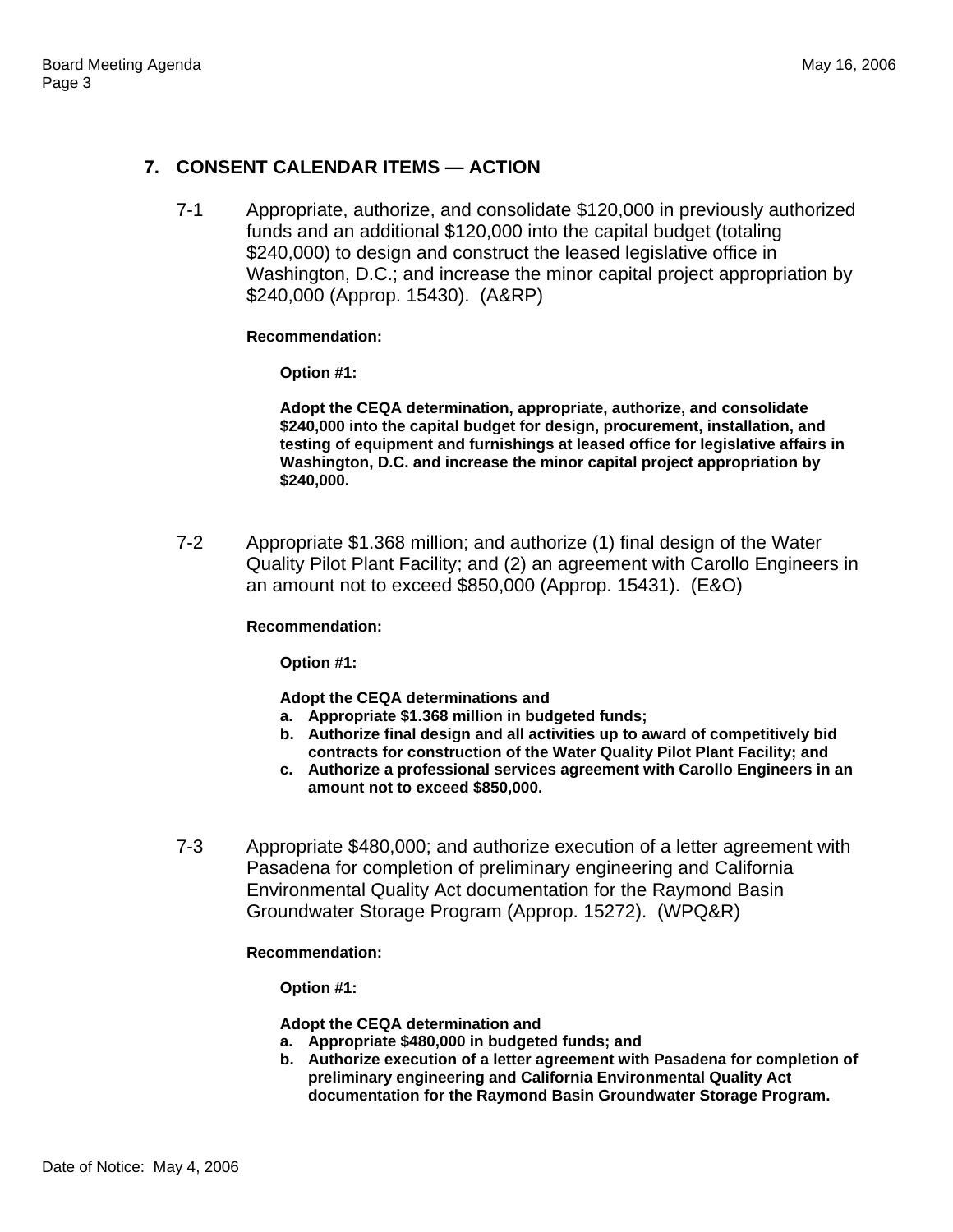7-4 Authorize entering into an Environmental Water Account exchange agreement with the California Department of Water Resources. (WPQ&R)

**Recommendation:** 

**Option #1:** 

**Adopt the CEQA determination and authorize the General Manager to enter into an EWA exchange agreement with DWR consistent with the terms described in the board letter, and in form approved by the General Counsel.**

7-5 Authorize entering into an Industrial Process Improvement Program agreement with Kimberly-Clark Corporation to provide financial incentives for a water use efficiency project. (WPQ&R)

### **Recommendation:**

**Adopt the CEQA determination and authorize the General Manager to enter into an IPI Program agreement with Kimberly-Clark Corporation to provide financial incentives.**

7-6 Adopt resolution supporting Metropolitan's proposal for \$300,000 grant funding for weather-based irrigation controllers under the 2006 CALFED Water Use Efficiency Grants Program. (WPQ&R)

#### **Recommendation:**

**Adopt the CEQA determination and resolution supporting Metropolitan's proposal for water-based irrigation controller program implementation using USBR CALFED grant funds.**

7-7 Approve increased dues for continuing membership in the Association of California Water Agencies, the AWWA Research Foundation, and the Western Electricity Coordinating Council. (Ed&O)

### **Recommendation:**

**Option #1:** 

**Adopt the CEQA determination and authorize the General Manager to pay the increased membership dues/assessments for ACWA, AWWARF, and WECC.**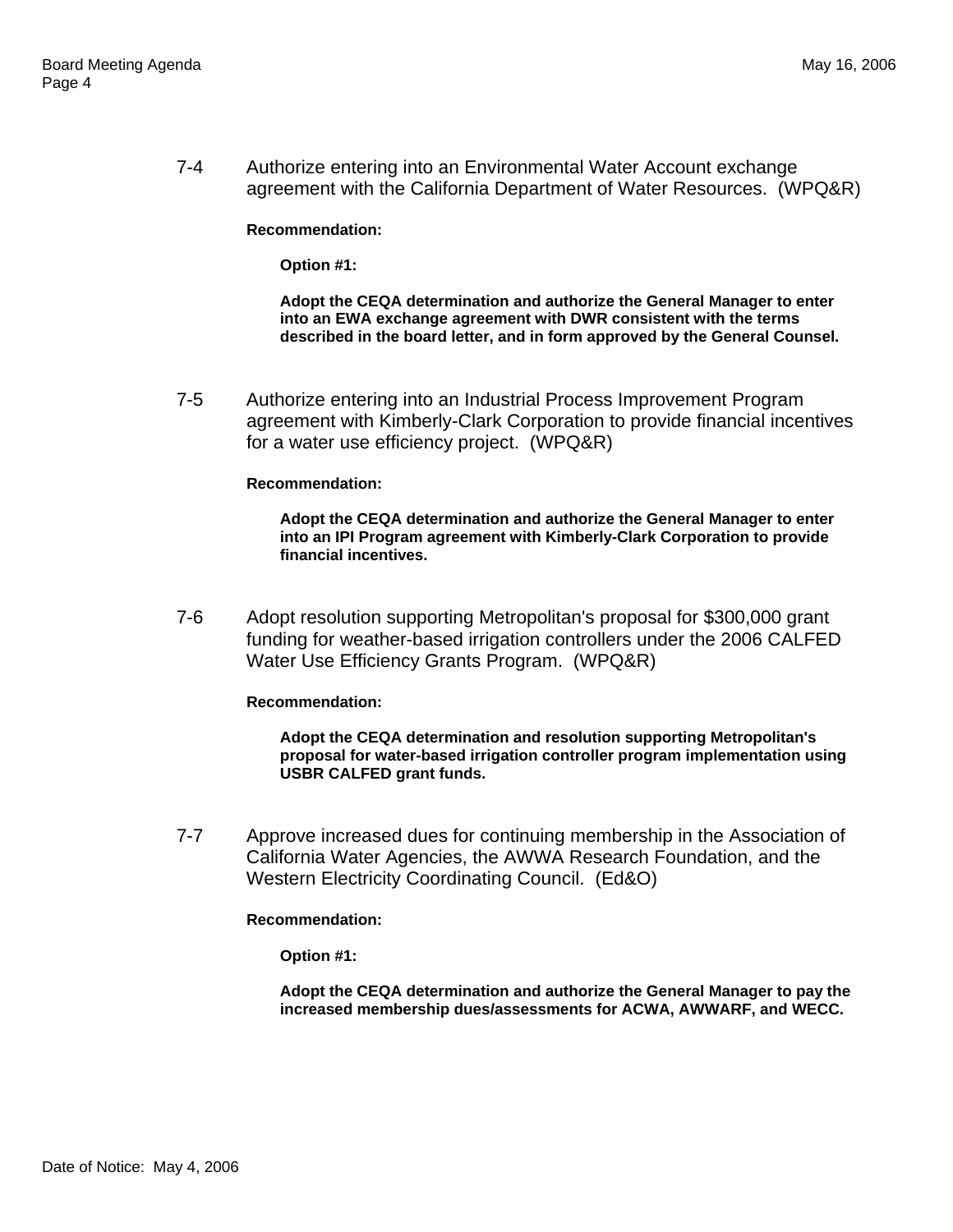7-8 Authorize an increase of \$100,000 in maximum amount payable under contract with Liebert Cassidy Whitmore for consulting services related to labor negotiations.

**Recommendation:** 

**Option #1:** 

**Adopt the CEQA determination and approve amendment of contract with Liebert Cassidy Whitmore to increase maximum amount payable by \$100,000 for a total of \$349,000.** 

7-9 Authorize an increase of \$52,000 in maximum amount payable under contract with Bate, Peterson, Deacon, Zinn and Young for consulting services related to labor and human resources.

**Recommendation:** 

**Option #1:** 

**Adopt the CEQA determination and approve amendment of contract with Bate, Peterson, Deacon, Zinn and Young to increase maximum amount payable by \$52,000 for a total of \$560,000.** 

# **(END OF CONSENT CALENDAR)**

## **8. OTHER BOARD ITEMS — ACTION**

8-1 Adopt resolution to impose and extend a water standby charge for fiscal year 2006/07. (BFI&I)

**Recommendation:** 

**Option #1:** 

**Adopt the CEQA determination and the resolution to impose and extend a Water Standby Charge.**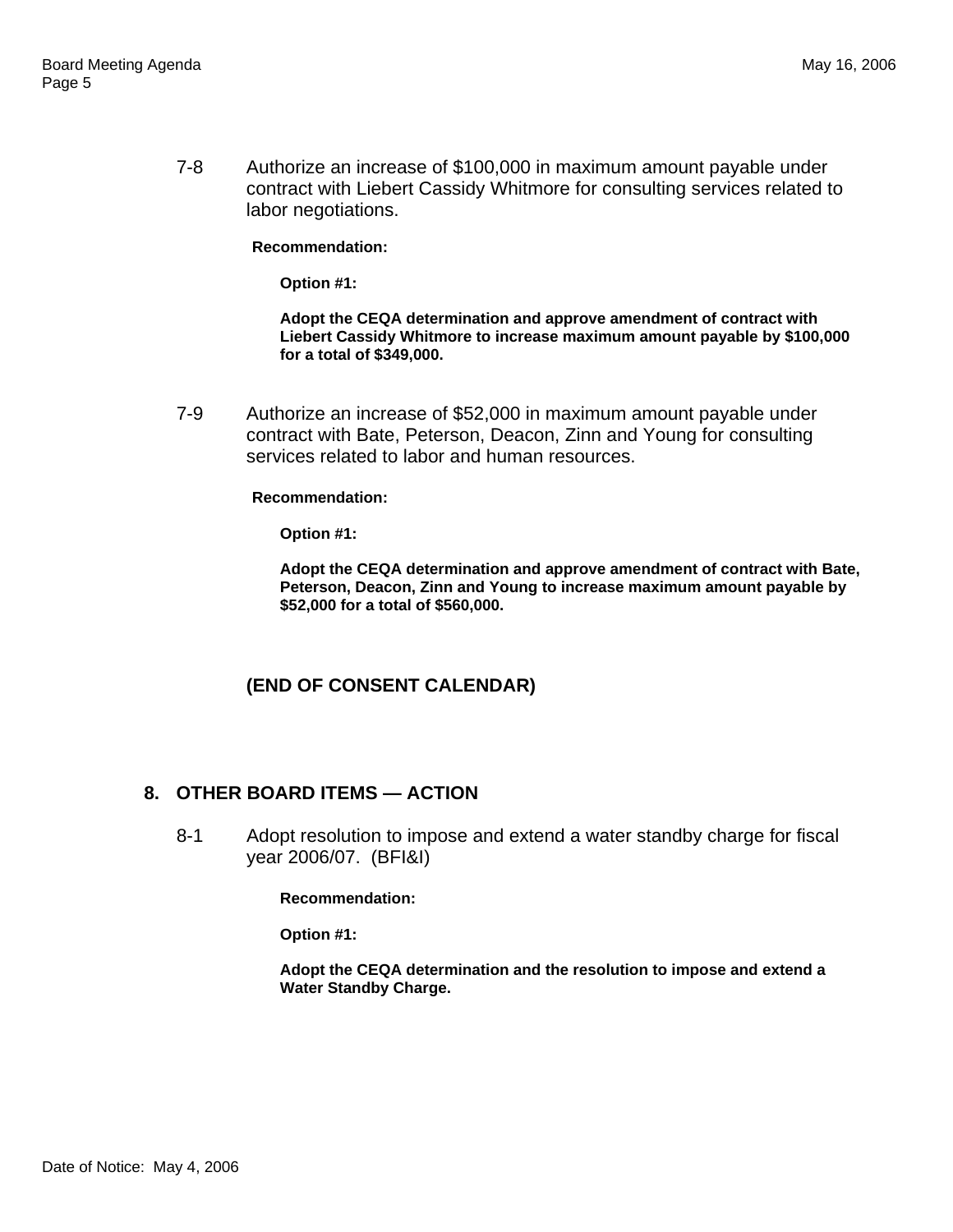8-3 Appropriate \$4.52 million; award a \$3.985 million construction contract to Brutoco Engineering & Construction, Inc. for the Weymouth Chemical System Upgrades; and authorize (1) an increase of \$0.05 million to the existing agreement with HDR, Inc.; and (2) \$1.285 million for Metropolitan force construction, construction inspection, all other support, and remaining budget (Approp. 15415). (E&O)

**Recommendation:** 

**Option #1:** 

**Adopt the CEQA determination and**

- **a. Appropriate \$4.52 million in budgeted funds;**
- **b. Award a \$3.985 million construction contract to Brutoco Engineering & Construction, Inc. for the Weymouth Chemical System Upgrades; and**
- **c. Authorize an increase of \$0.05 million to the existing agreement with HDR, Inc. for a new not-to-exceed total of \$0.912 million.**
- 8-4 Appropriate \$28.7 million to complete the Perris Valley Pipeline; and authorize an agreement with Butier Construction Managers (Approp. 15425). (E&O)

**Recommendation:** 

**Option #1:** 

**Adopt the CEQA determination and**

- **a. Appropriate \$28.7 million for completion of the Perris Valley Pipeline;**
- **b. Continue with the design-build contract in accordance with the reimbursement agreement with Eastern; and**
- **c. Authorize an agreement with Butier Construction Managers, in an amount not to exceed \$5.5 million, for construction management and inspection services.**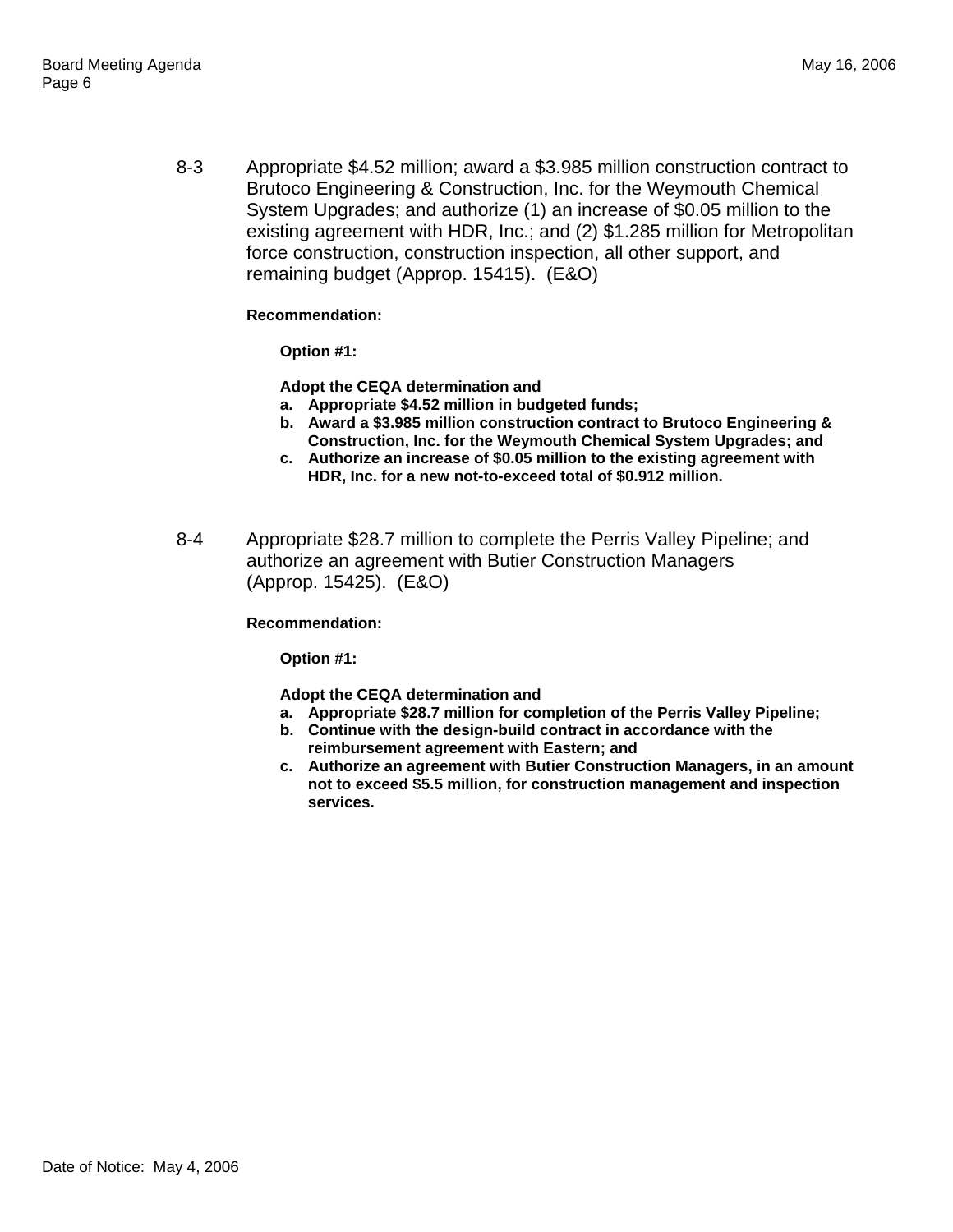8-5 Appropriate \$5.73 million; and authorize (1) three projects at the Diemer Water Treatment Plant; (2) an increase of \$410,000 in change order authority for the Diemer Plant Maintenance Facilities; and (3) an amendment to existing agreement with CDM, Inc. (Approp. 15380). (E&O)

### **Recommendation:**

### **Option #1:**

**Adopt the CEQA determinations and**

- **a. Appropriate \$5.73 million;**
- **b. Authorize final design of Diemer WWRP No. 3 and the Inlet Flow Meters and Vault project;**
- **c. Authorize procurement and installation of filter valve starters and wiring replacement for the Diemer plant's 48 filters;**
- **d. Authorize an increase of \$3.18 million to the existing agreement with CDM for a new not-to-exceed total of \$13.43 million; and**
- **e. Authorize an increase of \$410,000 in the General Manager's change order authority, up to a total of \$820,950, for the Diemer Plant Maintenance Facilities project.**
- 8-6 Appropriate \$4.34 million; and authorize (1) final design, materials procurement, and construction for three upgrade projects at the Mills Water Treatment Plant; and (2) an agreement with Lee & Ro, Inc. for design services (Approps. 15424 and 15381). (E&O)

## **Recommendation:**

**Option #1:** 

**Adopt the CEQA determinations and**

- **a. Appropriate \$4.34 million;**
- **b. Authorize final design of the Mills Chemical System Upgrades project and the Modules 1 and 2 Rehabilitation project;**
- **c. Authorize procurement of material and construction of the Mills Ground Fault Protection Upgrade by Metropolitan forces; and**
- **d. Authorize an agreement for design services with Lee & Ro, Inc. in an amount not to exceed \$2.75 million.**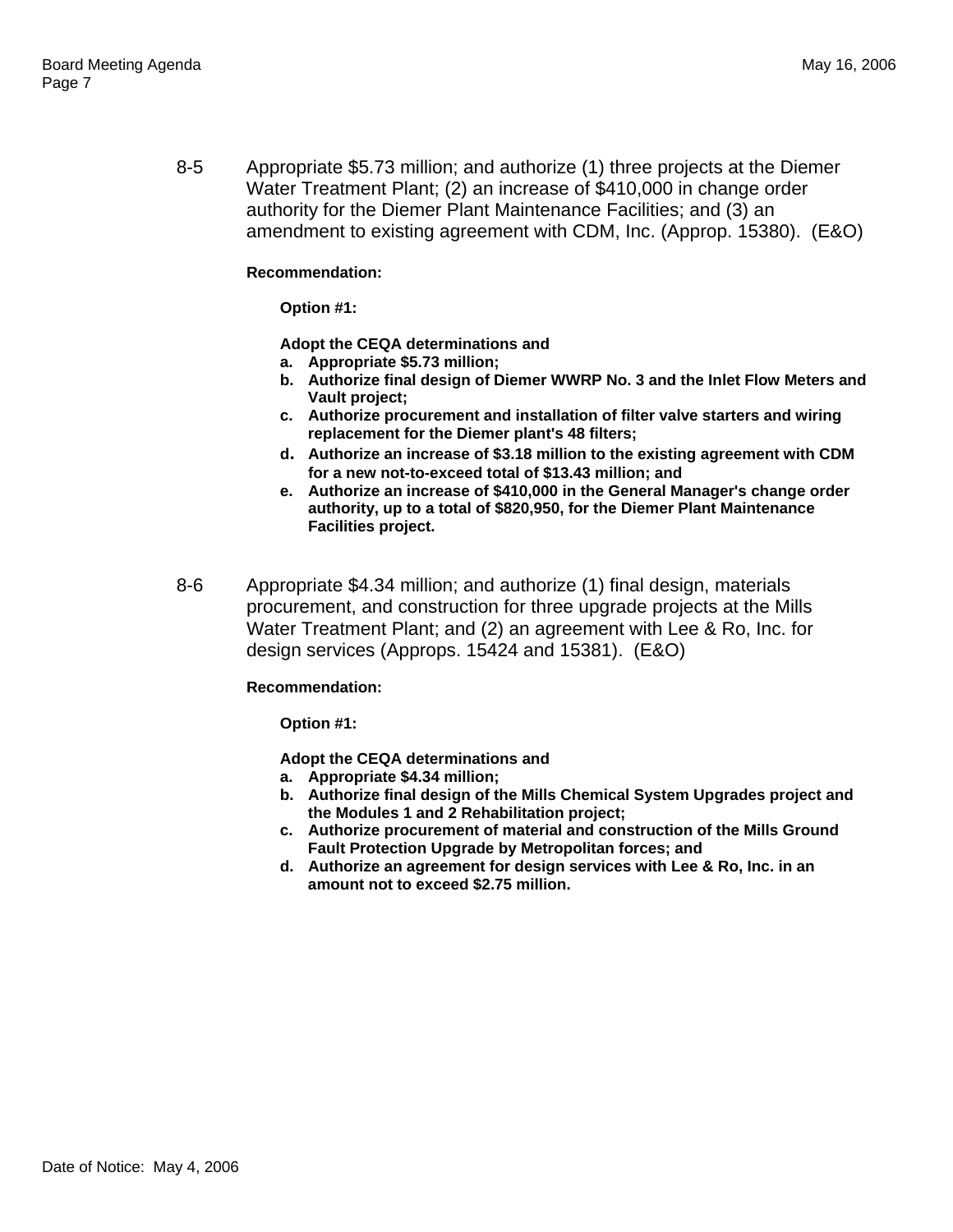8-7 Appropriate \$2.37 million; and authorize nine rehabilitation projects within the distribution system (Approp. 15377). (E&O)

### **Recommendation:**

**Option #1:** 

**Adopt the CEQA determinations and** 

- **a. Appropriate \$2.37 million in budgeted funds; and**
- **b. Authorize nine projects under the Conveyance and Distribution System Rehabilitation Program:** 
	- **Final design, procurement and installation of five replacement valves and piping for the Greg Avenue Control Structure.**
	- **Final design and construction for replacement of the San Gabriel Tower Communication System.**
	- **Final design and construction to protect the Wadsworth Pump Plant Conduit.**
	- **Final design and construction of a cathodic protection system for the Lakeview Pipeline.**
	- **Final design to upgrade the fire protection systems at thirteen hydroelectric plants.**
	- **Final design, procurement and installation of nine valves on San Diego Pipeline No. 4.**
	- **Preliminary design for relining a portion of the Orange County Feeder.**
	- **Final design of a cathodic protection system for the Middle Feeder.**
	- **Preliminary design to protect the St. Johns Canyon Channel from erosion.**
- 8-8 Appropriate \$2.2 million; and authorize (1) entering into Memorandum of Understanding with California Department of Parks and Recreation necessary to proceed with Phase II of the Diemer North Access Road Improvements conditioned on future environmental, regulatory, and project approvals; and (2) an amendment to the existing agreement with Ecosystems Restoration Associates (Approp. 15380). (E&O)

## **Recommendation:**

**Option #1:** 

**Adopt the CEQA determinations and** 

- **a. Appropriate \$2.2 million;**
- **b. Authorize entering into an MOU with State Parks in an amount not to exceed \$1,735,000 to support the Diemer North Access Road Improvements project, conditions on future environmental, regulatory, and project approvals; and**
- **c. Authorize an increase of \$365,000 to the existing agreement with Ecosystems Restoration Associates for a new not-to-exceed total of \$1.905 million.**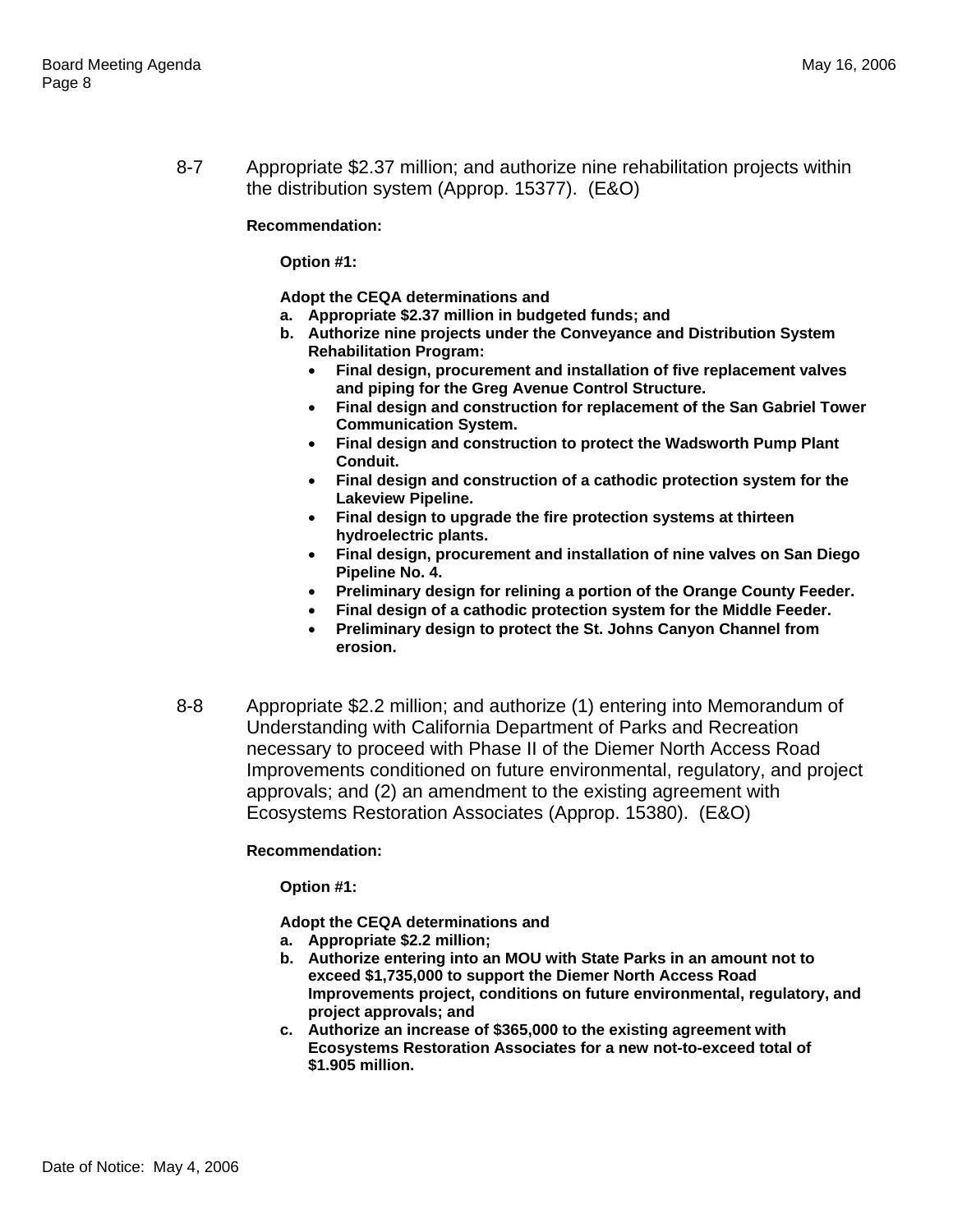- 8-9 Report on *Lollett Jones-Boyce v. Metropolitan, et al*., LASC Case No. BC310915. (L&C) **[Conference with legal counsel—existing litigation; to be heard in closed session pursuant to Gov. Code Section 54956.9(a)]**
- 8-10 Authorize amending contract for legal services with Hunt, Ortmann, Blasco, Palffy & Rossell to increase compensation by \$50,000. (L&C) **[Conference with legal counsel—existing litigation (***Shank/Balfour Beatty, a Joint Venture vs. Metropolitan Water District of Southern California***, LASC Case No. BC283438 (consolidated with BC283439, Court of Appeal Case No. B184987)); to be heard in closed session pursuant to Gov. Code Section 54956.9(a)]**

# **9. BOARD INFORMATION ITEMS**

- 9-1 Status report for the Inland Feeder Program for activities through March 2006. (E&O) **[Any discussion of litigation to be heard in closed session. Conference with legal counsel—existing litigation (***Shank/Balfour Beatty, a Joint Venture vs. Metropolitan Water District of Southern California***, LASC Case No. BC 283438); to be heard in closed session pursuant to Gov. Code Section 54956.9(a). Conference with legal counsel—potential litigation relating to contractor claims on Contract No. 1542 for the Arrowhead Tunnels; to be heard in closed session pursuant to Gov. Code Section 54956.9(b) (one potential case)]**
- 9-2 Renewal status of Metropolitan's Casualty and Property Insurance Program. (BFI&I)
- 9-3 Water Surplus and Drought Management Plan report on water supply and demand as of April 13, 2006. (WPQ&R)
- 9-4 Report on SB 1574 (Kuehl, D-Santa Monica): Sacramento-San Joaquin Delta. (C&L)
- 9-5 Report on AB 1244 (Wolk, D-Davis): California Bay-Delta Authority. (C&L)

# **10. REPORTS OF SPECIAL COMMITTEES**